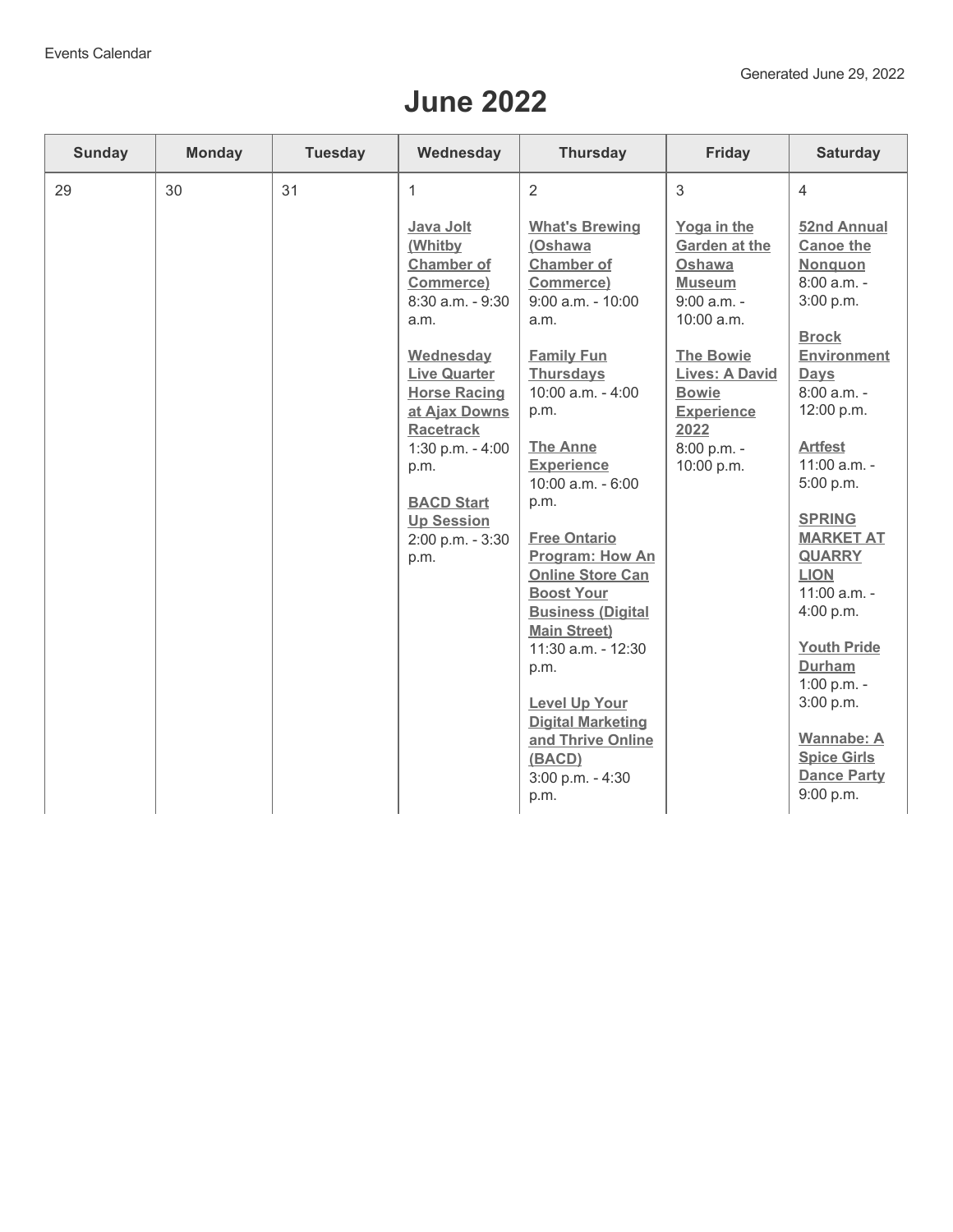| 5                                                                                                                                                                                            | 6                                                                                                                                                                                            | 7                                                                                                                                                                                                                                                                                                                                                                                                                            | 8                                                                                                                                                                                                                                                                                                                                                                                                                                                                                                                                                                                                                                                                                                                                                                                                                                                                                                                                      | 9                                                                                                                                                                                                                                                                                                                                                                                                                                                                                                                                                                                  | 10                                                                                                                                                                                                                                                                   | 11                                                                                                                                                                                                                                                                                                                                                                                                                                                                                                                                                                     |
|----------------------------------------------------------------------------------------------------------------------------------------------------------------------------------------------|----------------------------------------------------------------------------------------------------------------------------------------------------------------------------------------------|------------------------------------------------------------------------------------------------------------------------------------------------------------------------------------------------------------------------------------------------------------------------------------------------------------------------------------------------------------------------------------------------------------------------------|----------------------------------------------------------------------------------------------------------------------------------------------------------------------------------------------------------------------------------------------------------------------------------------------------------------------------------------------------------------------------------------------------------------------------------------------------------------------------------------------------------------------------------------------------------------------------------------------------------------------------------------------------------------------------------------------------------------------------------------------------------------------------------------------------------------------------------------------------------------------------------------------------------------------------------------|------------------------------------------------------------------------------------------------------------------------------------------------------------------------------------------------------------------------------------------------------------------------------------------------------------------------------------------------------------------------------------------------------------------------------------------------------------------------------------------------------------------------------------------------------------------------------------|----------------------------------------------------------------------------------------------------------------------------------------------------------------------------------------------------------------------------------------------------------------------|------------------------------------------------------------------------------------------------------------------------------------------------------------------------------------------------------------------------------------------------------------------------------------------------------------------------------------------------------------------------------------------------------------------------------------------------------------------------------------------------------------------------------------------------------------------------|
| <b>Discover</b><br>your Core -<br><b>Fitness</b><br>Workshop<br>10:15 a.m. -<br>11:15 a.m.<br><b>SPRING</b><br><b>MARKET AT</b><br><b>QUARRY</b><br><b>LION</b><br>11:00 a.m. -<br>4:00 p.m. | Land<br><b>Division</b><br><b>Committee</b><br><b>Virtual</b><br><b>Meeting</b><br>9:00 a.m. -<br>4:30 p.m.<br>Regional<br>Headquarters<br>Building, 605<br>Rossland<br>Road East,<br>Whitby | <b>Planning and</b><br>Economic<br><b>Development</b><br><b>Committee</b><br><b>Meeting</b><br>$9:30$ a.m.<br>Regional<br>Headquarters<br>Building 605<br>Rossland Road<br>East, Whitby<br><b>Social Media</b><br>for Your<br><b>Business</b><br>(Digital Main<br>Street)<br>10:00 a.m. -<br>11:30 a.m.<br><b>BACD</b><br><b>Business</b><br><b>Fundamentals:</b><br><b>Business</b><br>Planning<br>2:00 p.m. - 4:00<br>p.m. | <b>Mental Health</b><br>Forum -<br>Working in a<br><b>Post COVID</b><br><b>World (Ajax</b><br><b>Pickering</b><br><b>Board of</b><br>Trade)<br>8:30 a.m. -<br>12:00 p.m.<br><b>Works</b><br><b>Committee</b><br><b>Meeting</b><br>9:30 a.m.<br>Regional<br>Headquarters<br>Building 605<br>Rossland Road<br>East, Whitby<br><b>Re-energizing</b><br><b>Your Story</b><br>(Clarington<br><b>Board of</b><br>Trade)<br>11:30 a.m. -<br>1:00 p.m.<br><b>Transit</b><br><b>Executive</b><br><b>Committee</b><br><b>Meeting</b><br>1:30 p.m.<br>Regional<br>Headquarters<br>Building 605<br>Rossland Road<br>East, Whitby<br>Wednesday<br><b>Live Quarter</b><br><b>Horse Racing</b><br>at Ajax Downs<br><b>Racetrack</b><br>1:30 p.m. $-4:00$<br>p.m.<br><b>Golf Ontario -</b><br><b>Women's Try</b><br><b>Golf Event</b><br>4:50 p.m.<br>Chat &<br><b>Cheers</b><br>(Scugog<br><b>Chamber of</b><br>Commerce)<br>5:00 p.m. - 8:00<br>p.m. | <b>Legal Masterclass</b><br>(BACD)<br>$9:30$ a.m. - $11:00$<br>a.m.<br><b>Health and Social</b><br><b>Services</b><br><b>Committee</b><br><b>Meeting</b><br>$9:30$ a.m.<br>Regional<br>Headquarters<br>Building 605<br>Rossland Road<br>East, Whitby<br><b>Family Fun</b><br><b>Thursdays</b><br>10:00 a.m. - 4:00<br>p.m.<br><b>Free Ontario</b><br><b>Program: How An</b><br><b>Online Store Can</b><br><b>Boost Your</b><br><b>Business (Digital</b><br><b>Main Street)</b><br>11:30 a.m. - 12:30<br>p.m.<br>In the Frame with<br>@portraitsbyshak<br>7:00 p.m. - 10:00<br>p.m. | <b>Enable AI</b><br>8:30 a.m. - 5:00<br>p.m.<br>Yoga in the<br><b>Garden at the</b><br>Oshawa<br><b>Museum</b><br>$9:00$ a.m. -<br>10:00 a.m.<br><b>VOODOO</b><br>Pawn Shop at<br><b>Bowmanville's</b><br><b>Rockin' Ribs</b><br>& Brews<br>5:30 p.m. - 7:00<br>p.m. | <b>Community</b><br><b>Yard Sale</b><br>8:00 a.m. -<br>1:30 p.m.<br>The Welder's<br><b>Wife Outdoor</b><br><b>Market Day</b><br>$9:00$ a.m. -<br>3:00 p.m.<br><b>Wadded UP!</b><br><b>Monster</b><br><b>Trucks Tour</b><br>11:00 a.m. -<br>4:00 p.m.<br><b>Artfest</b><br>11:00 a.m. -<br>5:00 p.m.<br><b>Summer</b><br>Union<br><b>Cemetery</b><br><b>Tours</b><br>2:00 p.m. -<br>4:00 p.m.<br><b>Relay For Life</b><br><b>Durham</b><br>4:00 p.m. -<br>11:00 p.m.<br><b>The</b><br><b>Troubadour</b><br><b>Concert</b><br><b>Series</b><br>7:00 p.m. -<br>11:00 p.m. |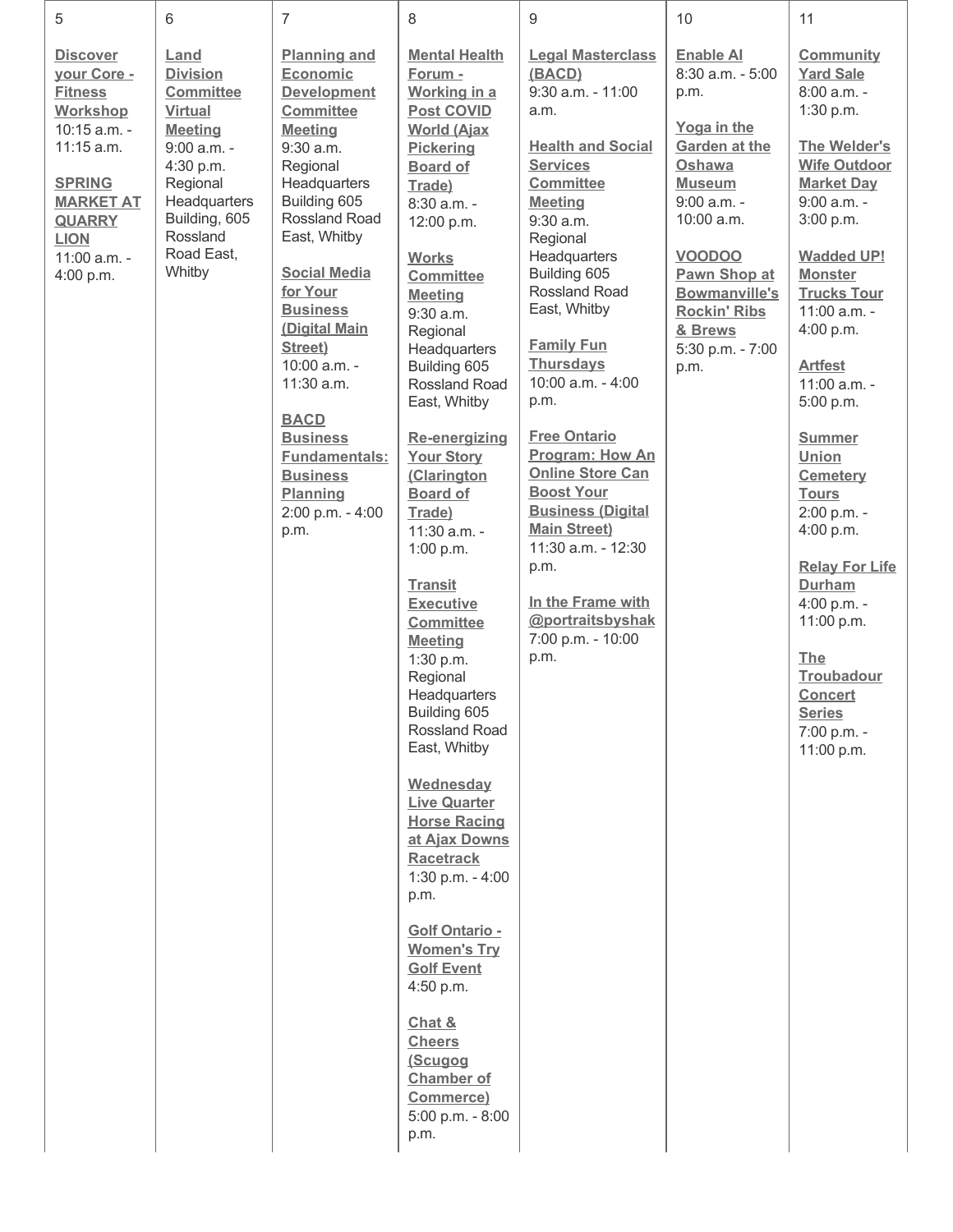| 12                                                                                                                                                                                                                  | 13 | 14                                                                                                                                                                                                                                                                                                                                                                                                                                              | 15                                                                                                                                                                                                                                                                                                                                                            | 16                                                                                                                                                                                                                                                                                                                                                                                                                                                                            | 17                                                                                                                                                                                                                                                                                                                                                                                         | 18                                                                                                                                                                                                                                                                                                                                                               |
|---------------------------------------------------------------------------------------------------------------------------------------------------------------------------------------------------------------------|----|-------------------------------------------------------------------------------------------------------------------------------------------------------------------------------------------------------------------------------------------------------------------------------------------------------------------------------------------------------------------------------------------------------------------------------------------------|---------------------------------------------------------------------------------------------------------------------------------------------------------------------------------------------------------------------------------------------------------------------------------------------------------------------------------------------------------------|-------------------------------------------------------------------------------------------------------------------------------------------------------------------------------------------------------------------------------------------------------------------------------------------------------------------------------------------------------------------------------------------------------------------------------------------------------------------------------|--------------------------------------------------------------------------------------------------------------------------------------------------------------------------------------------------------------------------------------------------------------------------------------------------------------------------------------------------------------------------------------------|------------------------------------------------------------------------------------------------------------------------------------------------------------------------------------------------------------------------------------------------------------------------------------------------------------------------------------------------------------------|
| Anne and<br><b>Maud</b><br><b>Tourism</b><br><b>Route</b><br>Launch<br>10:00 a.m. -<br>1:00 p.m.<br><b>Brahms: A</b><br>German<br>Requiem:<br>Ein<br><b>Deutsches</b><br><b>Requiem</b><br>4:00 p.m. -<br>5:30 p.m. |    | <b>Challenge</b><br><b>Racism for</b><br><b>Businesses</b><br>and Employers<br>(Ajax Public<br>Library)<br>9:00 a.m. -<br>10:00 a.m.<br><b>Finance and</b><br><b>Administration</b><br><b>Committee</b><br><b>Meeting</b><br>$9:30$ a.m.<br>Regional<br>Headquarters<br>Building 605<br>Rossland Road<br>East, Whitby<br><b>Adaptive</b><br><b>Climbing</b><br>Climb-A-Thon<br>& Info Session<br>4:00 p.m. -<br>10:00 p.m.<br><b>Chamber on</b> | E-mobility<br>demo at<br><b>Regional</b><br><b>Headquarters</b><br>11:00 a.m. -<br>1:00 p.m.<br>Learn how to<br><b>Maximize No-</b><br>cost/low-cost<br><b>Marketing</b><br><b>Tactics</b><br>(BACD)<br>12:30 p.m. -<br>1:30 p.m.<br>Wednesday<br><b>Live Quarter</b><br><b>Horse Racing</b><br>at Ajax Downs<br><b>Racetrack</b><br>1:30 p.m. - 4:00<br>p.m. | <b>What's Brewing</b><br>(Oshawa<br><b>Chamber of</b><br>Commerce)<br>$9:00$ a.m. - $10:00$<br>a.m.<br><b>Regional Chair</b><br><b>John Henry</b><br><b>Breakfast</b><br>$9:00$ a.m. - 12:00<br>p.m.<br><b>Family Fun</b><br><b>Thursdays</b><br>10:00 a.m. - 4:00<br>p.m.<br><b>Free Ontario</b><br><b>Program: How An</b><br><b>Online Store Can</b><br><b>Boost Your</b><br><b>Business (Digital</b><br><b>Main Street)</b><br>11:30 a.m. - 12:30<br>p.m.                  | Yoga in the<br><b>Garden at the</b><br>Oshawa<br><b>Museum</b><br>$9:00$ a.m. -<br>10:00 a.m.<br>Durham<br>Region<br>Roundtable<br>on Climate<br>Change<br><b>Meeting</b><br>10:00 a.m.<br>Regional<br>Headquarters<br>Building 605<br>Rossland Road<br>East, Whitby<br>Durham<br><b>Nuclear</b><br><b>Health</b><br><b>Committee</b><br><b>Meeting</b><br>1:00 p.m.<br>Durham<br>Regional | Whitby<br><b>Environment</b><br>Days<br>8:00 a.m. -<br>12:00 p.m.<br><b>Abilities</b><br><b>Centre's 10th</b><br>Year<br><b>Anniversary</b><br>10:00 a.m. -<br>2:00 p.m.<br>Whisky +<br>Beer + Wings<br>- a Father's<br>Day Event<br>7:00 p.m. -<br>9:00 p.m.<br><b>The</b><br><b>Troubadour</b><br><b>Concert</b><br><b>Series</b><br>7:00 p.m. -<br>11:00 p.m. |
|                                                                                                                                                                                                                     |    | Tap - Banter &<br>Co. Brewery<br>(Whitby<br>Chamber)<br>5:30 p.m. - 7:30<br>p.m.<br><b>Durham</b><br><b>Agricultural</b><br><b>Advisory</b><br><b>Committee</b><br><b>Meeting</b><br>7:30 p.m.<br>Regional<br>Headquarters<br>Building 605<br>Rossland Road<br>East, Whitby                                                                                                                                                                     |                                                                                                                                                                                                                                                                                                                                                               | <b>BACD Start Up</b><br><b>Session</b><br>4:00 p.m. - 5:30<br>p.m.<br><b>Annual General</b><br><b>Meeting and</b><br><b>Business Awards</b><br>(Clarington<br><b>Chamber of</b><br>Commerce)<br>$5:00$ p.m. - $8:00$<br>p.m.<br>Understanding<br>Facebook<br><b>Business Pages</b><br>(BACD)<br>6:00 p.m. - 7:30<br>p.m.<br><b>Steve Hofstetter</b><br>$6:00$ p.m. - 11:00<br>p.m.<br><b>Durham</b><br>Environmental<br><b>Advisory</b><br><b>Committee</b><br><b>Meeting</b> | Headquarters,<br>605 Rossland<br>Road East,<br>Whitby<br><b>Fridays at the</b><br><b>Foster</b><br><b>Featuring</b><br><b>Michel</b><br><b>DeQuevedo</b><br>7:30 p.m. - 8:30<br>p.m.                                                                                                                                                                                                       |                                                                                                                                                                                                                                                                                                                                                                  |
|                                                                                                                                                                                                                     |    |                                                                                                                                                                                                                                                                                                                                                                                                                                                 |                                                                                                                                                                                                                                                                                                                                                               | 7:00 p.m.<br>Regional<br>Headquarters<br>Building 605<br>Rossland Road<br>East, Whitby                                                                                                                                                                                                                                                                                                                                                                                        |                                                                                                                                                                                                                                                                                                                                                                                            |                                                                                                                                                                                                                                                                                                                                                                  |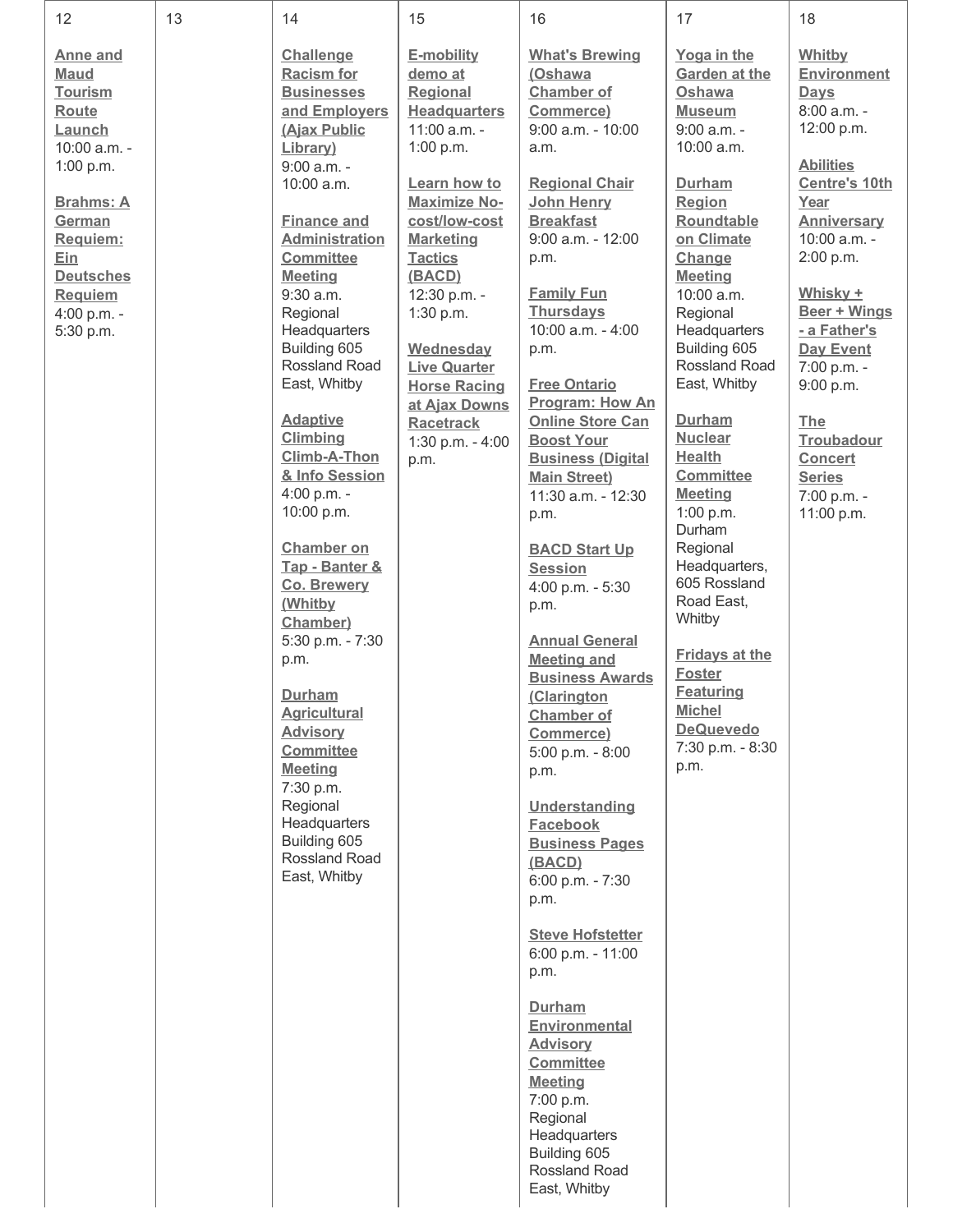| 19<br>20<br>21<br>22<br>23<br>24                                                                                                                                                                                                                                                                                                                                                                                                                                                                                                                                                                                                                                                                                                                                                                                                                                                                                                                                                                                                                                                                                                                                                                                                                                                                                                                                                                                                                                                                                                                                                                                                                                                                                                                                                                                                                                                                                                                                                                                                                                                                                                                                                                                                                                                                                                                                                                                                                                                                                 | 25                                                                                                                                                                                                                                                                                                                                                                                                                                                                        |
|------------------------------------------------------------------------------------------------------------------------------------------------------------------------------------------------------------------------------------------------------------------------------------------------------------------------------------------------------------------------------------------------------------------------------------------------------------------------------------------------------------------------------------------------------------------------------------------------------------------------------------------------------------------------------------------------------------------------------------------------------------------------------------------------------------------------------------------------------------------------------------------------------------------------------------------------------------------------------------------------------------------------------------------------------------------------------------------------------------------------------------------------------------------------------------------------------------------------------------------------------------------------------------------------------------------------------------------------------------------------------------------------------------------------------------------------------------------------------------------------------------------------------------------------------------------------------------------------------------------------------------------------------------------------------------------------------------------------------------------------------------------------------------------------------------------------------------------------------------------------------------------------------------------------------------------------------------------------------------------------------------------------------------------------------------------------------------------------------------------------------------------------------------------------------------------------------------------------------------------------------------------------------------------------------------------------------------------------------------------------------------------------------------------------------------------------------------------------------------------------------------------|---------------------------------------------------------------------------------------------------------------------------------------------------------------------------------------------------------------------------------------------------------------------------------------------------------------------------------------------------------------------------------------------------------------------------------------------------------------------------|
| <b>Fiesta</b><br>48th Annual<br><b>Dnext - The</b><br>Getting<br><b>Canada Revenue</b><br>Yoga in the<br><b>Parade and</b><br><b>Fiesta Week</b><br><b>Next Level</b><br><b>Funding and</b><br><b>Agency Webinar</b><br><b>Garden at the</b><br>11:00 a.m. -<br>$9:30$ a.m. - $4:00$<br><b>Financing</b><br>for Small<br><b>Concert</b><br>Oshawa<br>11:00 p.m.<br>12:30 p.m. -<br>(BACD)<br><b>Corporations</b><br><b>Museum</b><br>p.m.<br>6:00 p.m.<br>9:30 a.m. -<br>9:00 a.m. -<br>(BACD)<br><b>Invest Durham</b><br>11:00 a.m.<br>$9:30$ a.m. - 11:30<br>10:00 a.m.<br>at Collision<br><b>Fathers Day</b><br>a.m.<br><b>Conference</b><br>at Ajax<br><b>Committee of</b><br>48th Annual<br>10:00 a.m. -<br>the Whole<br><b>Fiesta Week</b><br><b>Downs</b><br><b>Family Fun</b><br>4:30 p.m.<br><b>Thursdays</b><br>11:00 a.m. -<br><b>Racetrack</b><br><b>Meeting</b><br>$9:30$ a.m.<br>10:00 a.m. - 4:00<br>11:00 p.m.<br>12:55 p.m. -<br>4:00 p.m.<br>eCommerce<br>Regional<br>p.m.<br>101: What,<br>Headquarters<br><b>Moonlight</b><br>Building 605<br><b>Invest Durham at</b><br><b>Madness</b><br>why, and how.<br>Rossland Road<br><b>Collision</b><br>(Digital Main<br>6:00 p.m. -<br>East, Whitby<br>Street)<br>Conference<br>10:00 p.m.<br>10:00 a.m. -<br>$10:00$ a.m. $-4:30$<br><b>Invest</b><br>11:30 a.m.<br><b>Fridays at the</b><br>p.m.<br>Durham at<br><b>Foster</b><br><b>Collision</b><br><b>48th Annual</b><br><b>48th Annual</b><br><b>Featuring</b><br>Conference<br><b>Fiesta Week</b><br><b>Fiesta Week</b><br><b>Tapestry</b><br>10:00 a.m. -<br>11:00 a.m. -<br>11:00 a.m. - 11:00<br>Choir<br>4:30 p.m.<br>11:00 p.m.<br>7:30 p.m. - 8:30<br>p.m.<br>p.m.<br><b>48th Annual</b><br><b>Colour blind?</b><br><b>Free Ontario</b><br><b>Fiesta Week</b><br>Program: How An<br>Why being 'not<br>11:00 a.m. -<br>racist' is not<br><b>Online Store Can</b><br>11:00 p.m.<br><b>Boost Your</b><br>enough<br><b>Business (Digital</b><br>anymore<br>6:30 p.m. - 8:00<br><b>Main Street)</b><br>11:30 a.m. - 12:30<br>p.m.<br>p.m.<br><b>BACD Business</b><br><b>Fundamentals:</b><br><b>Marketing &amp; Sales</b><br>4:00 p.m. - 6:00<br>p.m.<br><b>Whitby Brass</b><br><b>Band free</b><br>summer concerts<br>$5:00$ p.m. - $6:00$<br>p.m.<br>On the Move with<br>@Sarah delangel<br>7:00 p.m. - 10:00<br>p.m.<br><b>Durham Active</b><br><b>Transportation</b><br><b>Committee</b><br><b>Meeting</b><br>***CANCELLED***<br>7:00 p.m.<br>Regional<br>Headquarters<br>Building 605 | Gardens of<br><b>Uxbridge</b><br>Tour<br>10:00 a.m. -<br>5:00 p.m.<br>48th Annual<br><b>Fiesta Week</b><br>11:00 a.m. -<br>11:00 p.m.<br><b>Elemental</b><br><b>Soulstice</b><br><b>Festival</b><br>2:00 p.m. -<br>10:00 p.m.<br>The<br>Troubadour<br><b>Concert</b><br><b>Series</b><br>7:00 p.m. -<br>11:00 p.m.<br><b>The Last</b><br>Waltz $-$ A<br><b>Musical</b><br><b>Celebration</b><br>of The BAND<br>8:00 p.m. -<br>11:00 p.m.<br><b>Fake Prom</b><br>9:00 p.m. |